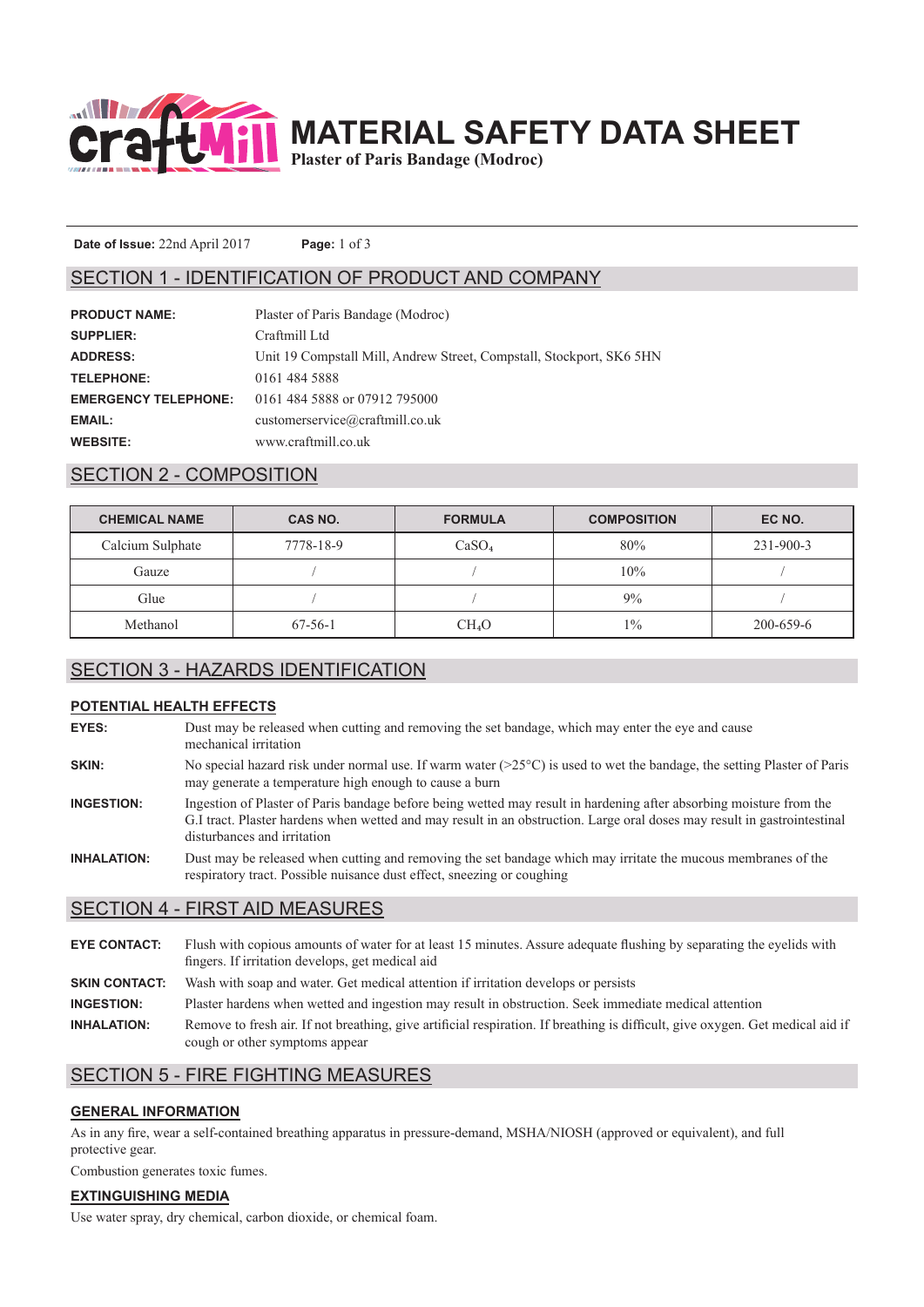# SECTION 6 - ACCIDENTAL RELEASE MEASURES

#### **GENERAL INFORMATION**

Use proper personal protective equipment as indicated in Section 8.

#### **SPILLS/LEAKS**

Sweep up and place in suitable containers for recycle or disposal. Remove all ignition sources. Keep away from heat and flame. Avoid breathing dust, vapour, or smoke. Do not let product enter drains.

# SECTION 7 - HANDLING AND STORAGE

#### **HANDLING**

In accordance with good industrial practice, handle with care and avoid unnecessary personal contact. Wash thoroughly after handling. Use with adequate ventilation. Minimize dust generation and accumulation. Do not puncture or open the pouch unless the product is to be used immediately. Observe good housekeeping and sanitary procedures. Avoid contact with high humidity conditions. Do not eat, drink or smoke while handling the product. Keep away from sources of ignition.

#### **STORAGE**

Store in a cool, dry, well-ventilated area. Keep away from heat and high humidity. Protect product from moisture. Exposure to water, including ambient humidity, will result in hardening.

# SECTION 8 - EXPOSURE CONTROLS AND PERSONAL PROTECTION

#### **ENGINEERING CONTROLS**

Ensure adequate wetting of the bandage, in water at 20-25°C, in accordance with the instructions for applying the bandage (see the instructions provided with the product). Where set bandages are removed by cutting, ensure good dilution ventilation. Take action to control dust levels being generated. Consider tools with local exhaust extraction built in.

#### **INDIVIDUAL PROTECTION FOR INDUSTRIAL USE**

| EYES:               | Wear safety glasses with side shields or safety goggles                                                                                                                                                                                                 |
|---------------------|---------------------------------------------------------------------------------------------------------------------------------------------------------------------------------------------------------------------------------------------------------|
| SKIN:               | Wear impervious gloves                                                                                                                                                                                                                                  |
| <b>CLOTHING:</b>    | Choose body protection according to the amount and concentration of the dangerous substance at the work place                                                                                                                                           |
| <b>RESPIRATORS:</b> | Follow the OSHA respirator regulations found in 29 CFR 1910.134 or European Standard EN 149. Use a NIOSH/<br>MSHA or European Standard EN 149 approved respirator if exposure limits are exceeded or if irritation or other<br>symptoms are experienced |

### SECTION 9 - PHYSICAL AND CHEMICAL PROPERTIES

| <b>PHYSICAL STATE:</b>            | <b>Bandages</b> |
|-----------------------------------|-----------------|
| COLOUR:                           | White           |
| ODOUR:                            | Odourless       |
| pH:                               | N/A             |
| <b>VAPOUR PRESSURE:</b>           | N/A             |
| <b>BOILING POINT:</b>             | N/A             |
| <b>FREEZING/MELTING POINT:</b>    | N/A             |
| <b>AUTOIGNITION TEMPERATURE:</b>  | N/A             |
| <b>FLASH POINT:</b>               | N/A             |
| <b>LOWER EXPLOSION LIMIT:</b>     | N/A             |
| <b>UPPER EXPLOSION LIMIT:</b>     | N/A             |
| <b>DECOMPOSITION TEMPERATURE:</b> | N/A             |
| <b>SOLUBILITY IN WATER:</b>       | Insoluble       |
| <b>SPECIFIC GRAVITY/DENSITY:</b>  | N/A             |

# SECTION 10 - STABILITY AND REACTIVITY

**CHEMICAL STABILITY:** Stable under normal temperatures and pressures.

**CONDITIONS TO AVOID:** Incompatible materials. Exposure to excessive heat or moisture contamination. High humidity. **INCOMPATIBILITIES WITH OTHER MATERIALS:** Strong oxidizing agents and ionic aluminium and magnesium. **HAZARDOUS DECOMPOSITION PRODUCTS:** Carbon monoxides, carbon dioxides, oxides of sulphur and potassium. **HAZARDOUS POLYMERIZATION:** Will not occur.